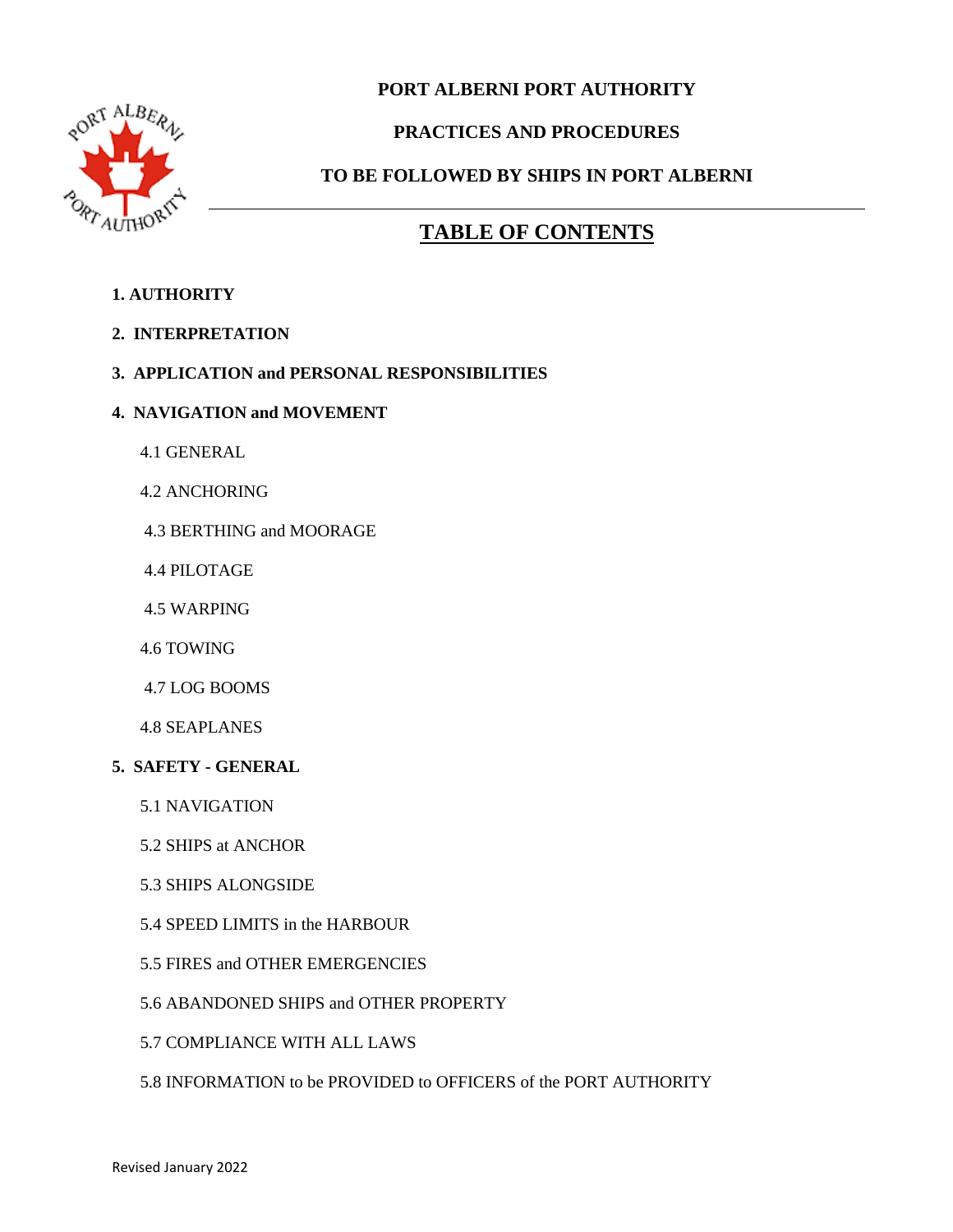# **TABLE OF CONTENTS**

### **6. DANGEROUS GOODS AND EXPLOSIVES - SPECIAL SAFETY AND SECURITY MEASURES.**

6.1 SHIPS NAVIGATION, at ANCHOR and ALONGSIDE

6.2 LIGHTS, FLAGS, WATCHES, and SIGNS

6.3 PROHIBITED ACTIVITIES

6.4 FIREFIGHTING

6.5 DANGER, ACCIDENT or FIRE

6.6 REQUIREMENTS are ADDITIONAL

#### **7. ENVIRONMENTAL PROTECTION**

7.1 BUNKERING REFUELING

7.2 DISCHARGE of BALLAST WATER

7.3 DISCHARGE of SEWAGE or OTHER POLLUTANTS INTO the HARBOUR

7.4 ENGINE ROOM BILGE

#### **8. REPORTING INCIDENTS**

### **9. MOORING BUOYS**

9.1 PRIVATE BUOYS and PILES

9.2 GENERAL

#### **10. MISCELLANEOUS**

10.1 FISHING and CRABBING

10.2 BEACHCOMBING

#### **SCHEDULES**

**SCHEDULE I** DANGEROUS GOODS

**SCHEDULE II** FUEL SAFETY CHECK LIST

**SCHEDULE III** SHIP INSPECTION RECORD

**SCHEDULE IV** PORT ALBERNI PORT AUTHORITY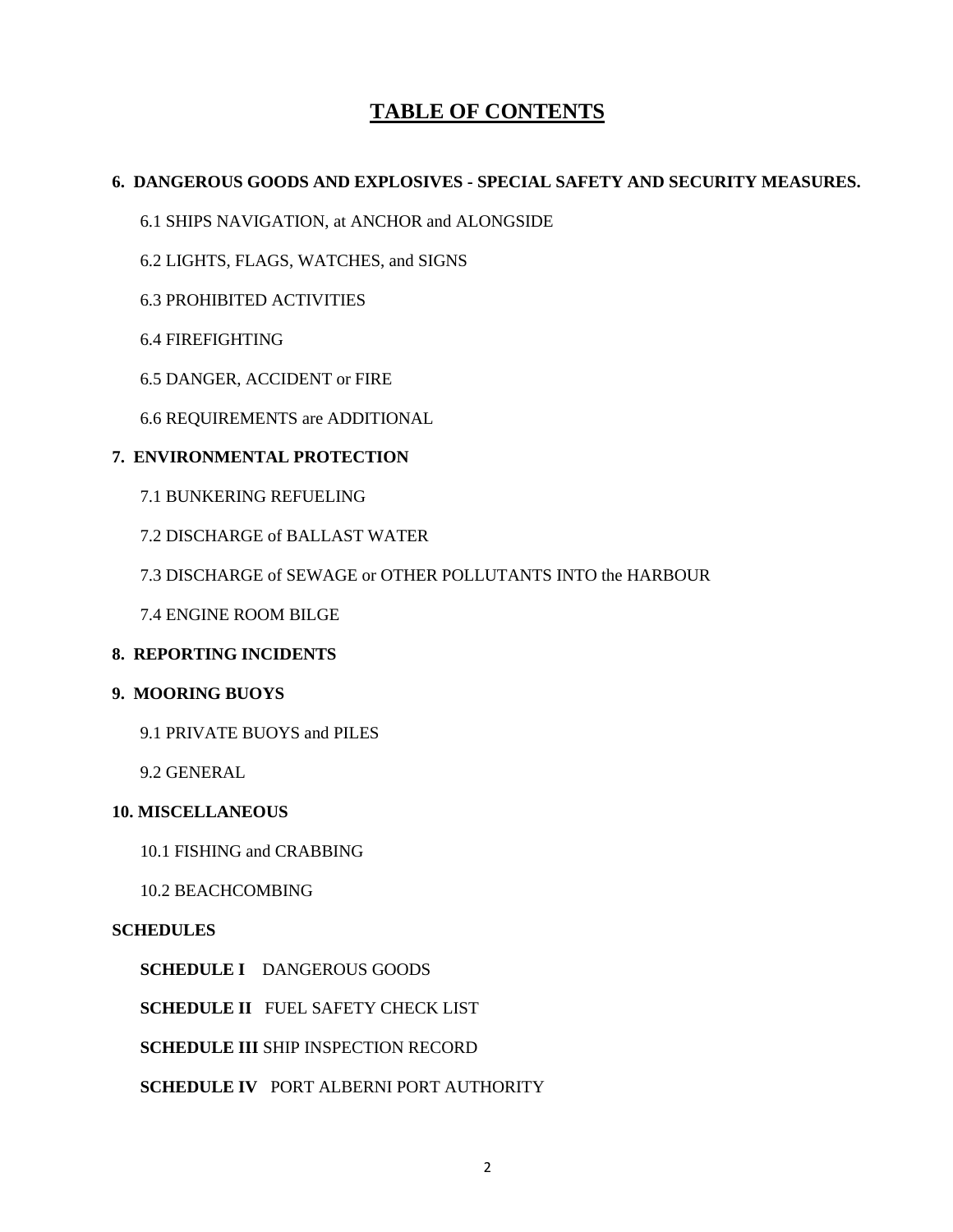

### **1. AUTHORITY**

1.1 These Practices and Procedures are established by the Port Alberni Port Authority pursuant to paragraph 56(1) (b) of the *Canada Marine Act***,** S.C. 1998, c 10 and be cited as the **Practices and Procedures to be followed by ships in the Port of Port Alberni.**

### **2. INTERPRETATION**

### **2.1 The definitions in this section apply in the Practices and Procedures.**

#### "Act" means the *Canada Marine Act***;**

**"**Authority" means the Port Alberni Port Authority continued pursuant to subsection 12(1) of the Act;

"Board" means the board of the Authority; "Commission" means the Port Alberni Commission established under *Harbour Commission Act***, R.S.C.1985**, c. H-1, as amended, and continued as the Authority;

"Dangerous goods" means:

- (a) all products, substances or organisms which are defined as "dangerous goods" in section 2 of the *Transportation of Dangerous Goods Act***, 1992**, S.C., 1992, c.34, as amended.
- (b) all other goods, articles, materials and receptacles which are declared to be dangerous goods in Section 1.4 of the Transportation of Dangerous Goods Regulations, SOR/2012-245, as amended, and
- (c) such other goods, products, substances or organisms which the Board declares, from time to time by resolution, to be dangerous goods for the purpose of these Practices and Procedures "discharge" in the context of the discharge of pollutant from a ship means any discharge of a pollutant that results, directly or indirectly, in the pollutant entering the water and includes, without limiting the generality of the foregoing, spilling, leaking, pumping, pouring emitting, throwing and dumping;

"Harbour" means Port Alberni Harbour comprising the navigable waters that are within the jurisdiction of the Authority as set out in Schedule A to the letters Patent issued to the Authority, as amended from time to time by supplementary letters patent;

"Incident" means:

- (a) an accident-causing death (including death resulting from a person falling overboard from a ship) or the loss of or damage to any property,
- (b) a collision (including a hard contact by a ship with a dock, port facility, structure or construction site within the harbour),
- (c) a grounding,
- (d) a fire on board a ship or in the vicinity of a ship, and
- (e) the discharge of pollutant from a ship;

"Log boom" includes a raft or boom of logs or lumber; "Owner" has the same meaning as in subsection 2(1) of the Act.

"Pleasure craft" has the same meaning as in section 2 of the *Canada Shipping Act***,** *2001,* as amended;

"Pollutant" means: a substance which is a pollutant within the meaning of **Section 165** of the **"***CANADA SHIPPING ACT, 2001*", as amended from time to time, including without limiting the foregoing, sewage, all persistent hydrocarbons including crude oil, fuel oil, diesel oil, lubricating oil, gasoline, ballast water or engine room bilge water.

"Port facility" has the same meaning as in subsection 2(1) of the Act and includes a dock;

"Practices and Procedures" means these Practices and Procedures;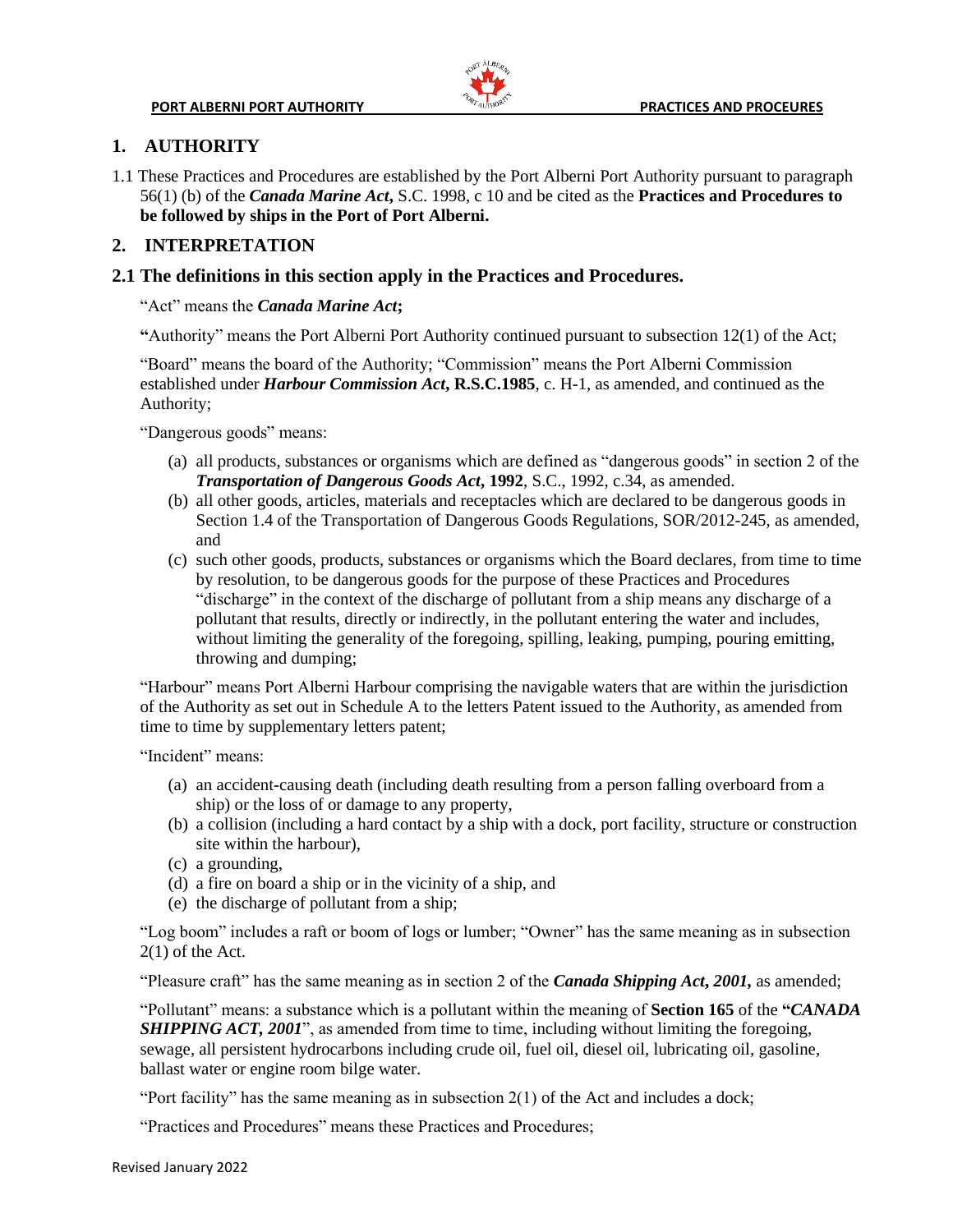

"Seaplane" has the same meaning as in subsection 1. (1) of the **Collision Regulations** C.R.C.1978, c.1416, as amended;

"Ship" has the same meaning as in subsection  $2(1)$  of the Act meaning includes seaplanes and log booms).

2.2 Unless a contrary intention appears, words and expressions used in these Practices and Procedures have the same meaning as in the Act.

# **3 APPLICATION AND PERSONAL RESPONSIBILITIES**

#### **3.1 Application**

- 3.1.1 Subject to sections 3.1.2. and unless a contrary intention appears, these Practices and Procedures apply:
	- (a) to and in respect of every ship in the harbour; and
	- (b) to every owner, master or other person in charge of a ship in the harbour.
- 3.1.2 Section 4.5, paragraphs (b) to (e), inclusive, of section 5.2.1 and sections 5.3.2,5.3.4,5.3.5,6 and 7.2 do not apply to pleasure craft or the owners, masters or the other persons in charge of pleasure craft.

#### **3.2 Personal Responsibilities**

- 3.2.1 The master or other person in charge of a ship within the harbour shall cause the ship to comply with these Practices and Procedures and all Federal Acts and Regulations.
- 3.2.2 The owner of a ship in the harbour shall ensure that the ship complies with these Practices and Procedures and all Federal Acts and Regulations.
- 3.2.3 Where a provision of these Practices and Procedures imposes an obligation upon several persons in the alternative, each of those persons shall be responsible to;
	- (a) perform that obligation; or
	- (b) ensure that one of those other persons has performed that obligation.

#### **4 NAVIGATION AND MOVEMENT**

#### **4.1 General**

4.1.1 The Authority may:

- (a) assign to a ship the position that the ship may occupy in the harbour and the place in the harbour where the ship may be anchored, moored, berthed, loaded or unloaded, or board or disembark passengers; and
- (a) direct the manner in which and the time when a ship may be anchored, moored, berthed, loaded or unloaded, or board or disembark passengers.
- 4.1.2 Unless the Authority otherwise directs, a ship shall proceed to the position or place in the harbour assigned to it by the Authority pursuant to section 4.1.1 immediately after those in charge of the ship have been notified of such assignment.
- 4.1.3 No ship shall anchor, moor, berth, load or unload cargo, or board or disembark passengers:
	- (a) at any place in the harbour other than the place assigned by the Authority pursuant to paragraph 4.1.1(a);
	- (b) in any manner other than the manner directed by the Authority pursuant to paragraph 4.1.1(b); or
	- (c) at any time, other than the time directed by the Authority pursuant to paragraph 4.1.1(b).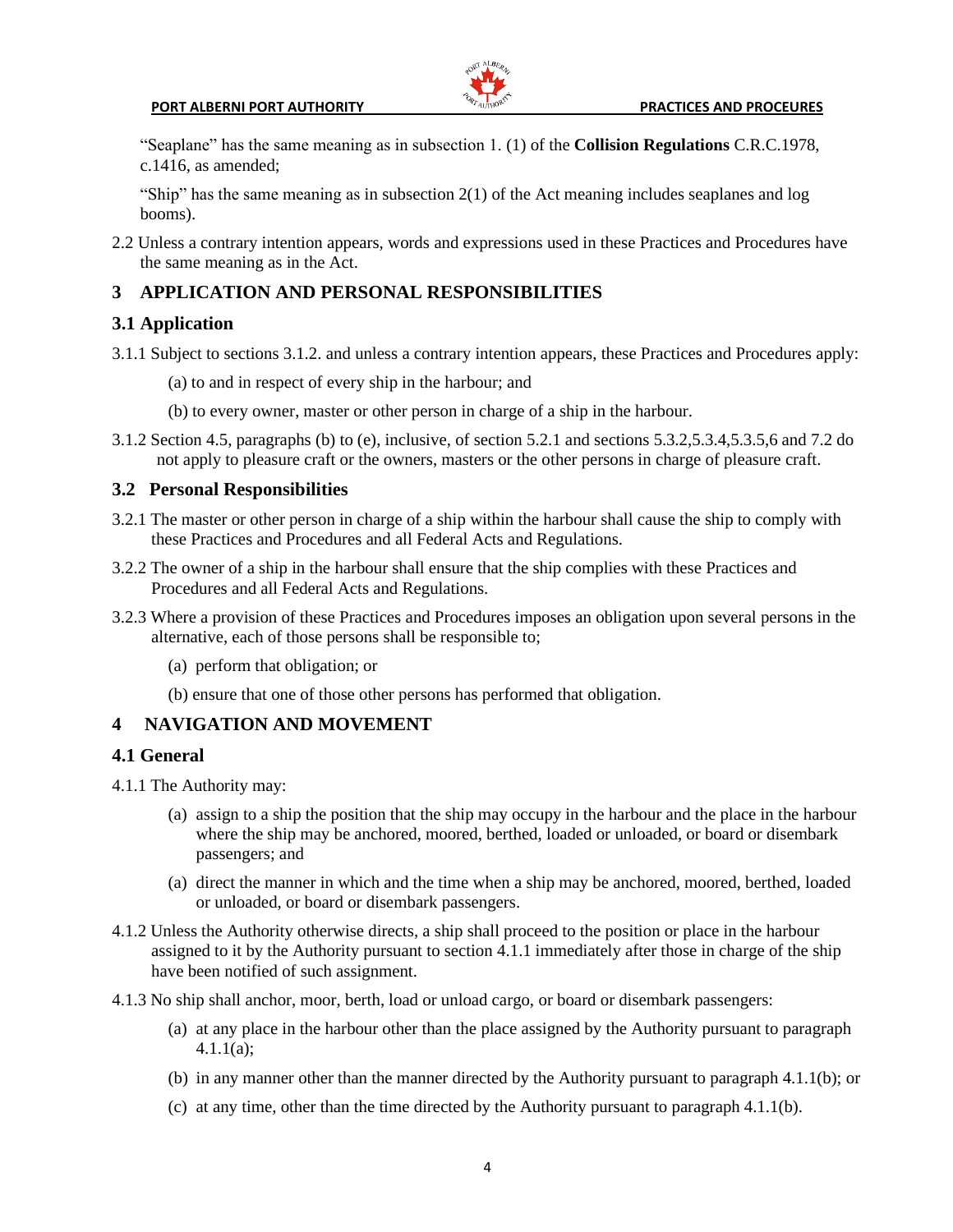

#### **4.2 Anchoring**

- 4.2.1 A ship fifty (50) metres or more in overall length shall obtain permission from the Authority prior to anchoring within the harbour.
- 4.2.2 When making a request for an anchorage, pursuant to section 4.2.1, the following additional information shall be given to the Authority:
	- (a) the name of the local agency handling the ship;
	- (b) the ship's name;
	- (c) the ship's overall length;
	- (d) the ship's estimated time of arrival at Port Alberni anchorage area;
	- (e) the ship's estimated length of stay at anchor;
	- (f) the reason for the anchorage request; and
	- (g) confirm all machinery and equipment in good working order.
- 4.2.3 Notwithstanding that a ship may have been assigned an anchorage position in the harbour by the Authority pursuant to paragraph  $4.1.1(a)$ , the ship shall not anchor at any position which will, or which may prevent free and unobstructed passage for any other ship:
	- (a) to and from the harbour
	- (b) to and from any port facility.
- 4.2.4 If a ship fails to anchor within its assigned anchorage or drags out of position in the anchorage and:
	- (a) the ship is endangering itself or other ships; or
	- (a) the ship is obstructing the use of other anchorage; the ship must be repositioned promptly by a pilot duly licensed by the Pacific Pilotage Authority.
	- (b) If the ship is in imminent danger, the Authority can direct the master to reposition the vessel without a pilot being on board.

#### **4.3 Berthing and Mooring**

- 4.3.1 A ship moored or berthed in the harbour otherwise than at a privately owned port facility shall be subject to the direction of the Authority in regard to its position at, and its removal from, such port facility.
- 4.3.2 In an emergency, a ship moored or berthed at a privately owned port facility in the harbour, shall be subject to the direction of the Authority in regard to its position at, and its removal from, such port facility.

#### **4.4 Pilotage**

- 4.4.1 The harbour is within a compulsory pilotage area established by the **Pacific Pilotage Regulations,** C.R.C.1978, c.1270, as amended.
- 4.4.2 No ship that is subject to compulsory pilotage pursuant to the provisions of the **Pacific Pilotage** Regulations shall move within the harbour unless there is on board the ship a pilot duly licensed by the Pacific Pilotage Authority.

### **4.5 Warping**

4.5.1 When warping a ship, the owner, master or other person in charge of the ship shall ensure that there are sufficient lines fastened ashore at all times to arrest the ship's movement should this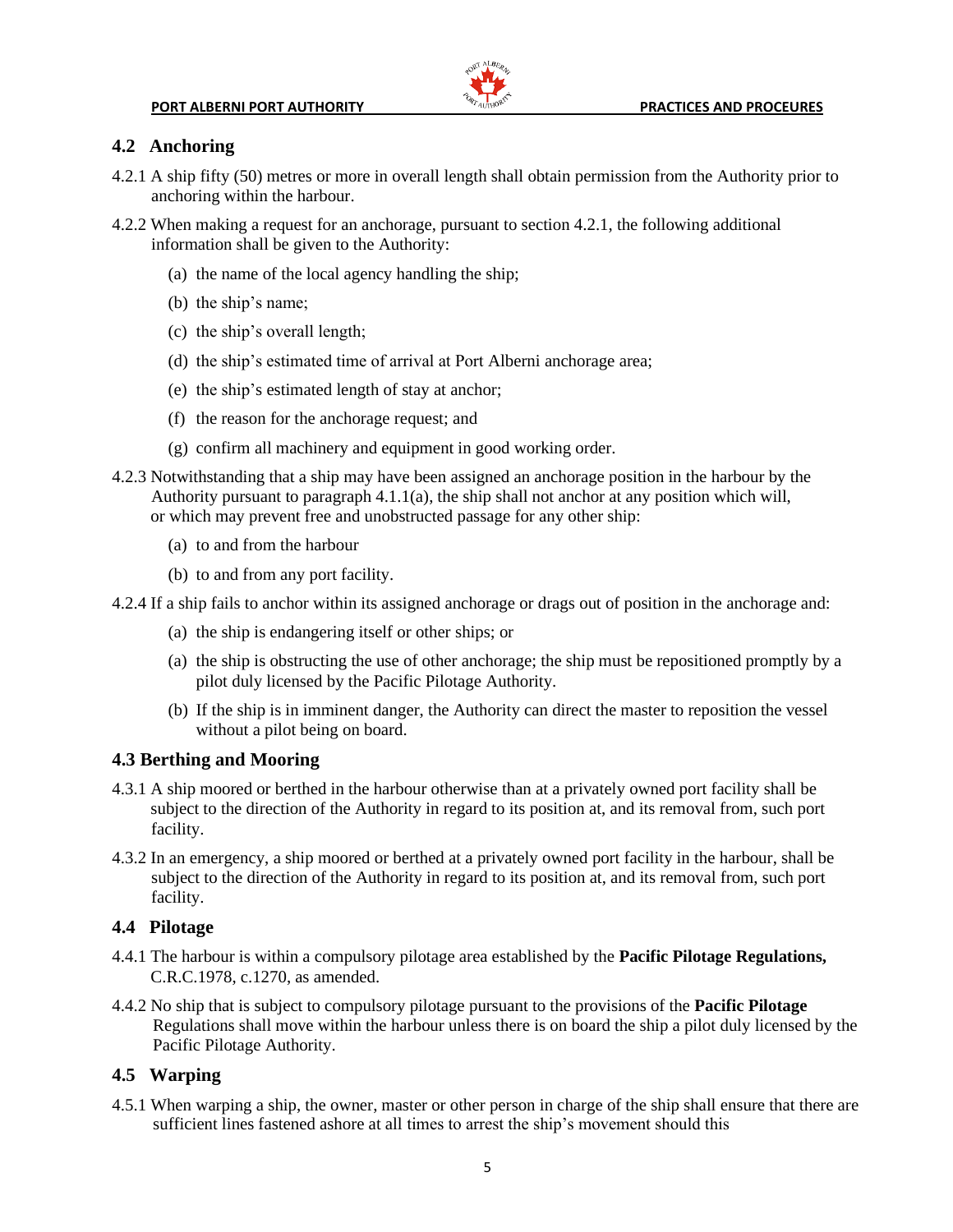

 become necessary, but in no event shall the ship be secured ashore by less than the number of lines referred to in section 4.5.2.

- 4.5.2 At all times when a ship is being warped, the ship shall be securely fastened ashore by a minimum of a head line, a forward spring line, an after spring line and a stern line.
- 4.5.3 Should it be necessary to release all of the ship's lines for the purpose of warping the ship, a duly licensed pilot will be required as well as tugs sufficient in number and power to control the ships movement.
- 4.5.4 No person shall warp a ship or cause a ship to be warped and no ship shall warp unless:
	- (a) the ship is fastened ashore at all times by at least the number and type of lines referred to in section 4.5.2; or
	- (a) there is a duly licensed pilot on board the ship and there are tugs sufficient in number and power present to control the ship's movement.
- 4.5.5 No person shall warp a ship along a dock more than half the length of the ship and no ship shall warp along a dock more than half the length of the ship without obtaining prior written approval from the Authority.

#### **4.6 Towing**

- 4.6.1 No ship shall tow or push another ship in the harbour unless the towing or pushing ship has sufficient power to maintain complete control of the towed or pushed ship at all times.
- 4.6.2 An outbound tug with one or more scows or barges in tow using deep sea gear shall not pay out its deep sea gear within the harbour limits.
- 4.6.3 An inbound tug with one or more scows or barges in tow using deep sea gear shall close couple before entering the harbour limits.

#### **4.7 Log Booms**

- 4.7.1 Log booms shall be moved and made fast in the harbour in such a way as to ensure that a clear channel is maintained at all times.
- 4.7.2 No person shall:
	- (a) move a log boom in such a way, or
	- (b) leave a log boom in such a position in the harbour as to obstruct any navigable channel.
- 4.7.3 A log boom shall only be moved into and within the harbour by a suitable number of tugs having sufficient combined power to maintain the log boom under complete control at all times.
- 4.7.4 No ship shall move or tow a log boom into or in the harbour and no person in charge of a ship shall cause or permit that ship to move or tow a log boom into or in the harbour unless:
	- (a) that the ship has sufficient power, or
	- (b) that ship and all other ships involved in the move or tow have sufficient combined power to maintain complete control of the log boom at all times.
- 4.7.5 The owner and the master or other person in charge of a ship which is moving or towing a log boom into or in the harbour is each responsible for ensuring that either:
	- (a) that ship has sufficient power, or
	- (b) that ship and all other ships involved in the move or tow have sufficient combined power to maintain complete control of the log boom at all times.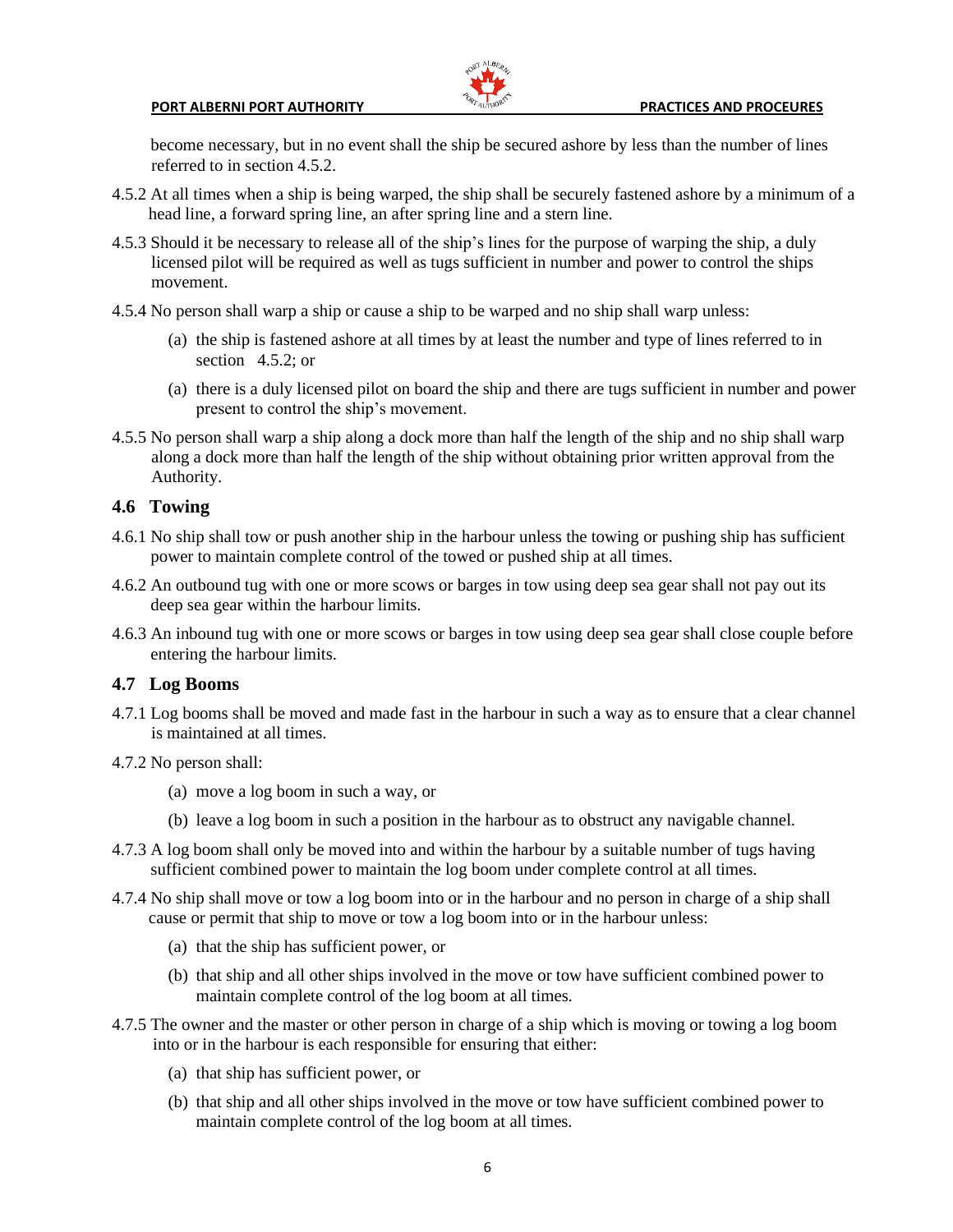

- 4.7.6 Except as approved by the Authority, no person shall cause a log boom to be left adrift in the harbour without an attending tug standing by.
- 4.7.7 No person shall moor or make fast a log boom alongside or between any port facility in the harbour in such a way as to prevent a ship from entering or leaving a berth at those port facilities.
- 4.7.8 Except as authorized by these Practices and Procedures or as approved in writing by the Authority:
	- (a) no owner, master or other person in charge of a ship shall moor or make fast any log boom, or cause or permit any log boom to be moored or made fast, anywhere in the harbour, and
	- (a) no lessee or user of a water lot within the harbour shall cause or permit any log boom to be moored or made fast anywhere within that water lot.

#### **4.8 Seaplanes**

- 4.8.1 CPW9 is the "Registered" water aerodrome which requires PNR, or Prior Notice Requested, to use. The registration authority is NAV Canada. Seaplane operators are responsible to check on availability of the landing area prior to attempting a landing within the harbour limits by means of contacting the Authority.
- 4.8.2 A seaplane on the water in the harbour shall comply with the applicable provisions of the **Collision Regulations,** as amended.
- 4.8.3 No seaplane shall take off, land or step taxi within 150 metres of any shoreline, port facility, structure or construction site in the harbour or work being carried on by the Authority or by any person in the harbour.
- 4.3.4 Mariners should be aware that at a particular stage during take-off or landing, a seaplane will be committed and the pilot of the seaplane will be unable to abort the take-off or landing. Ships in the vicinity of seaplanes preparing to take-off or land should give a wide berth.

# **5 SAFETY - GENERAL**

#### **5.1 Navigation**

- 5.1.1 The owner, master, pilot or other person in charge of a ship within the harbour boundaries shall at all times operate the ship as per the requirements of the Collision Regulations.
- 5.1.2 All vessels within the harbour boundaries shall at all times have sufficient competent crew on board as required by the Marine Personnel Regulations SOR 2007-115.
- 5.1.3 Except as approved by the Authority:
	- (a) no ship shall be adrift and unattended in the harbour;
	- (b) no person shall cause a ship to be left adrift and unattended in the harbour; and
	- (c) no person in charge of a ship shall permit that ship to be left adrift and unattended in the harbour.
- 5.1.4 If a ship is found adrift and unattended in the harbour without the Authority's approval, the Authority may move the ship to a location chosen by the Authority but the movement of the ship and the subsequent storage of the ship at that location shall be the sole risk and expense of the owner of the ship.
- 5.1.5 A ship which has been found adrift and unattended in the harbour without the Authority's approval and which has been moved by the Authority to a storage location in accordance with section 5.1.5 shall be deemed to have been abandoned unless:
	- (a) it is claimed by or on behalf of the owner;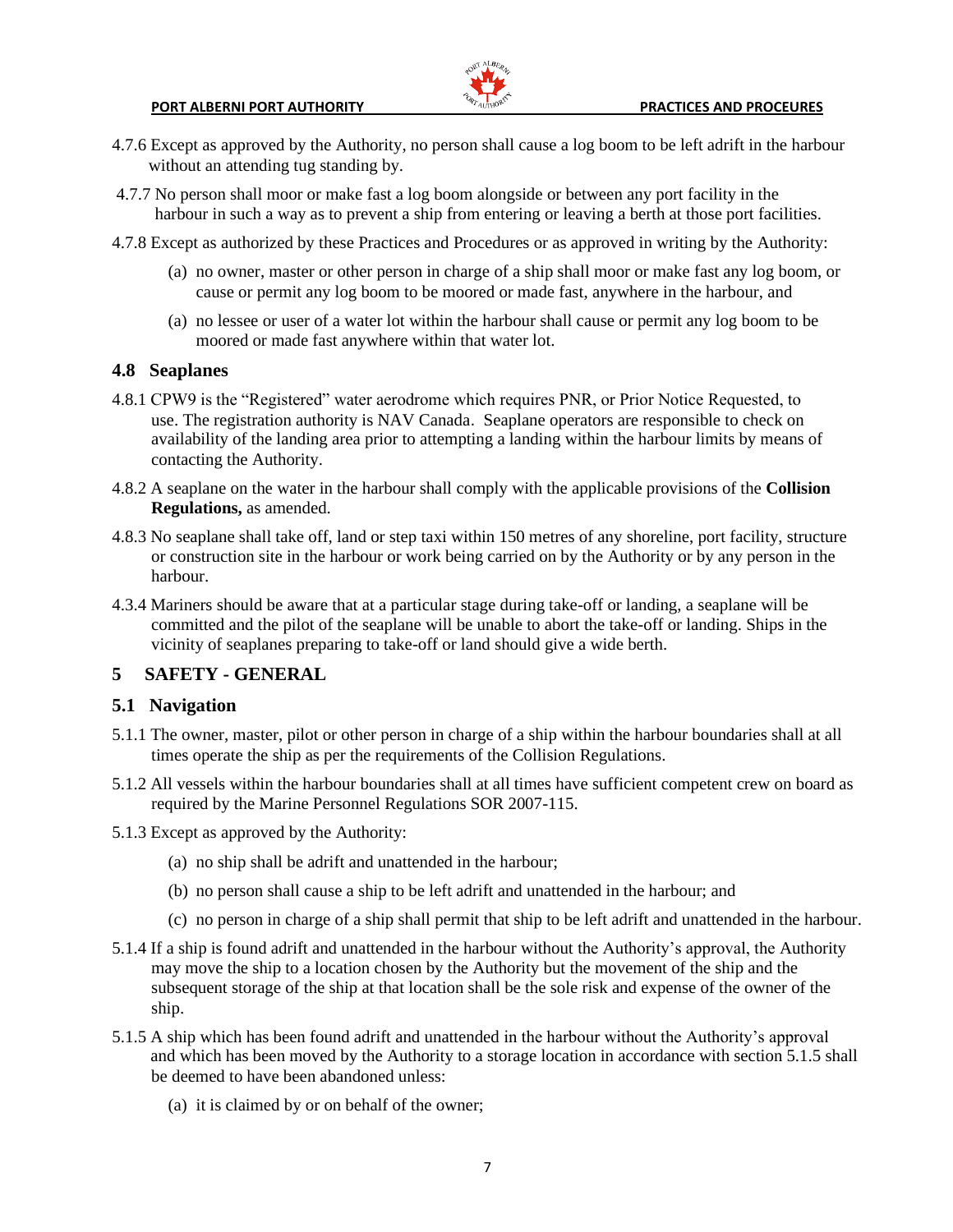

- (b) all of the Authority's movement and storage expenses and charges in respect of the ship have been paid; and
- (c) it has been removed from such storage location within thirty (30) days of the Authority moving the ship to such storage location.
- 5.1.6 Upon taking possession of any ship found adrift and unattended in the harbour without the Authority's approval, the Authority will report the ship and then deliver the ship to the receiver of wrecks under the *Canada Shipping Act 2001*as soon as possible after the expiry of the thirty (30) day period provided in section 5.1.5 unless such delivery has been dispensed with (either specifically or generally) by the Minister of Fisheries and Oceans.

#### **5.2 Ships at Anchor**

- 5.2.1 A ship at anchor in the harbour shall:
	- (a) maintain at all times a listening watch on VHF radio channel 11 or 16: and
	- (b) at all times have its engines on standby, ready for immediate maneuvering and its second anchor ready to let go should the wind speed at the ship exceed twenty-five (25) knots.
- 5.2.2 The owner, master or other person in charge of a ship shall ensure that the ship's position is frequently checked by more than one recognized navigational method to confirm that the ship is not dragging its anchor.

#### **5.3 Ships Alongside**

- 5.3.1 A ship moored or berthed in the harbour shall at all times be fastened and secured in a good and seamanlike manner to the satisfaction of the Authority.
- 5.3.2 The owner, master or other person in charge of a ship moored or berthed at a port facility in the harbour shall provide or cause to be provided for the use of all persons going to and from the ship:
	- (a) an approved gangway;
	- (b) an approved safety net or save-all placed beneath the gangway to prevent persons from falling into the water; and
	- (c) a light placed on the ship near the gangway between the hours of sunset and sunrise in such a manner that the full length of the gangway is clearly visible from the port facility and from the ship.
- 5.3.3 When two or more ships are lying at the same port facility with one ship outside the other and the outside ship does not have a gangway of its own extending to the port facility, the ship lying nearest to the port facility shall allow a free, safe and unencumbered passage over its decks to the ship lying outside it for the purpose of loading or unloading the outside ship and for ordinary communication to the shore from the outside ship.
- 5.3.4 Every hawser or line used to secure lying alongside in the harbour shall, if required by the Authority, be equipped with an approved metal rat guard.
- 5.3.5 A ship lying alongside in the harbour shall from sunset to sunrise maintain a deck watch comprised of one or more competent persons.

#### **5.4 Speed Limits in the Harbour**

5.4.1 Every vessel shall at all times proceed at a safe speed so that she can take proper and effective action to avoid collision and be stopped within a distance appropriate to the prevailing circumstances and conditions.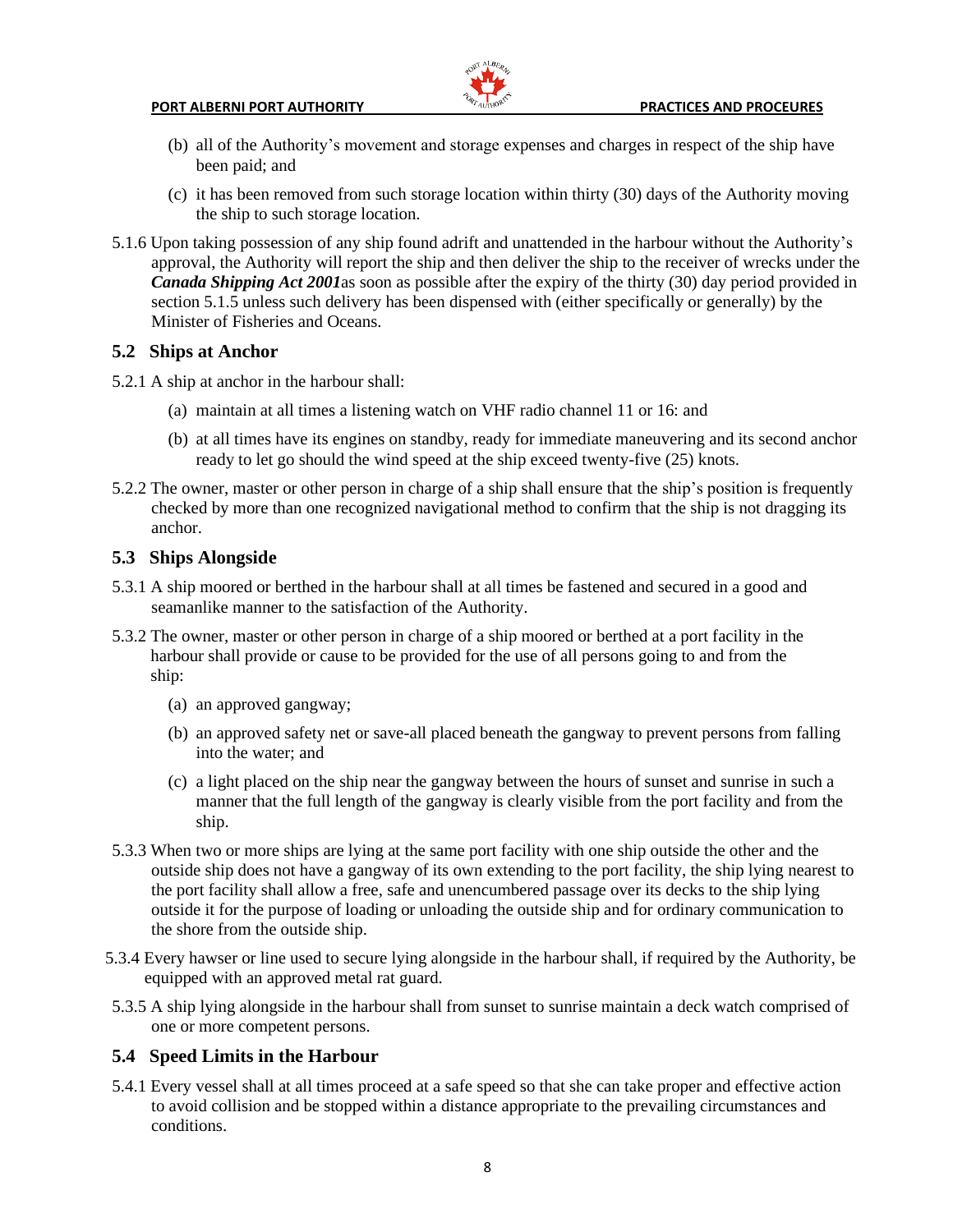

5.4.2 In determining a safe speed the following factors shall be among those taken into account:

#### **By all vessels:**

- (i) the state of visibility,
- (ii) the traffic density including concentrations of fishing vessels or any other vessels,
- (iii) the maneuverability of the vessel with special reference to stopping distance and turning ability in the prevailing conditions,
- (iv) at night the presence of background light such as from shore lights or from back scatter of her own lights,
- (v) the state of wind, sea and current, and the proximity of navigational hazards,
- (vi) the draught in relation to the available depth of water.

#### **Additionally, by vessels with operational radar:**

- (i) the characteristics, efficiency and limitations of the radar equipment,
- (ii) any constraints imposed by the radar range scale in use,
- (iii) the effect on radar detection of the sea state, weather and other sources of interference,
- (iv) the possibility that small vessels, ice and other floating objects may not be detected by radar at an adequate range,
- (v) the number, location and movement of vessels detected by radar,
- (vi) the more exact assessment of the visibility that may be possible when radar is used to determine the range of vessels or other objects in the vicinity.
- 5.4.4 In the Canadian waters of a roadstead, harbour, river, lake or inland waterway, every vessel passing another vessel or work that includes a dredge, tow, grounded vessel or wreck shall proceed with caution at a speed that will not adversely affect the vessel or work being passed, and shall comply with any relevant instruction or direction contained in any Notice to Mariners or Notice to Shipping.
- 5.4.5 For the purpose of paragraph (*iii*), where it cannot be determined with certainty that a passing vessel will not adversely affect another vessel or work described in that paragraph, the passing vessel shall proceed with caution at the minimum speed at which she can be kept on her course.

#### **5.5 Fires and Other Emergencies**

- 5.5.1 In the event of a fire or other emergency situation occurring on or near a ship while underway, while at anchor, or while moored or berthed at a port facility in the harbour, the owner, master or other person in charge of the ship or agent of the ship shall forthwith give the alarm and such persons and any other person who is aware of the fire or other emergency shall forthwith notify the Authority as provided in section 5.5.2
- 5.5.2 In the event of a fire or other emergency situation occurring in the harbour, the Authority shall be notified either:
	- (a) by contacting the Authority through Prince Rupert Marine Communications and Traffic Services (Prince Rupert C.G. Radio) on VHF radio channel 16 or 11; or
	- (b) by calling the Authority directly at (250)723-5312 during business hours from 0800 to 1600 Monday to Friday or at (250)731-5692 after hours and holidays.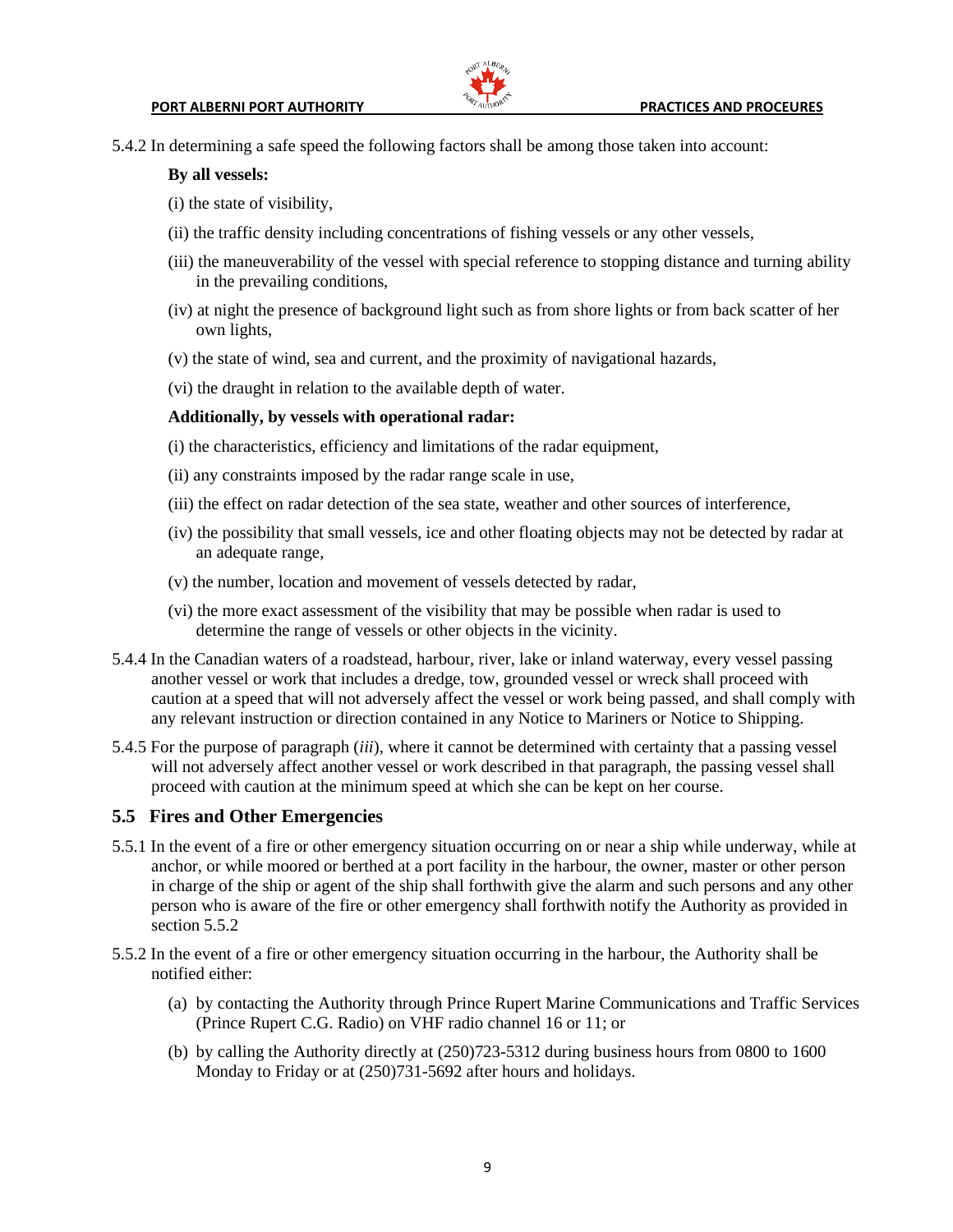

#### **5.6 Abandoned Ships and Other Property**

- 5.6.1 Every person who finds any ship or other property adrift within the harbour shall, as soon as possible, give notice thereof to the Authority.
- 5.6.2 No person shall abandon, set on fire, burn or break up a ship in the harbour without prior written approval of the Authority.
- 5.6.3 Subject to section 5.6.4, the Authority may remove and sell, or destroy and dispose of, at the owner's risk and expense, any ship or other property that has been left or abandoned in the harbour for more than ninety (90) days.
- 5.6.4 Upon the Minister of Fisheries and Oceans dispensing (either specifically or generally) with the delivery by Authority to the Receiver of Wrecks of a ship in the possession of the Authority which was found adrift and unattended in the harbour without the Authority's approval, or in the absence of such dispensation by the Minister, with the approval of the Receiver of Wrecks, the Authority may sell, at the owner's expense, any such ship which is deemed to have been abandoned in accordance with section 5.1.6.

#### **5.7 Compliance With all Laws**

- 5.7.1 The owner, master or other person in charge of a ship entering or within the harbour shall comply with:
	- (a) all applicable laws of Canada; and
	- (b) all applicable laws of the Province of British Columbia which are not inconsistent with these Practices and Procedures.

#### **5.8 Information to be Provided to Officers of the Authority**

- 5.8.1 The owner, master, pilot or other person in charge of a ship entering or within the harbour shall, upon request by a person designated by the Authority under subsection 58(1) of the Act:
	- (a) provide the following information in respect of the ship to that designated person:
		- $\triangleright$  the name, address, date of birth and telephone number of the master, pilot, person in charge of the deck watch and any other person in charge of the ship; and
		- $\triangleright$  the name, address and telephone number of the owner of the ship; and
		- $\triangleright$  if the ship is registered, the name of the ship and its port of registry; or
		- $\triangleright$  if the ship is not registered, the Ministry of Transport license number of the ship; and

(b) produce for inspection by that designated person the following documents:

- $\triangleright$  the license of the master, pilot, person in charge of the deck watch and any other person in charge of the ship to operate or have conduct of the ship; and
- $\triangleright$  if the ship is registered, the certificate of registry for the ship; or
- $\triangleright$  if the ship is not registered, the Ministry of Transport license for the ship.
- 5.8.2 In section 5.8.1 "owner" means:
	- (a) in relation to an unregistered ship, the actual owner; and
	- (b) in relation to a registered ship, the registered owner.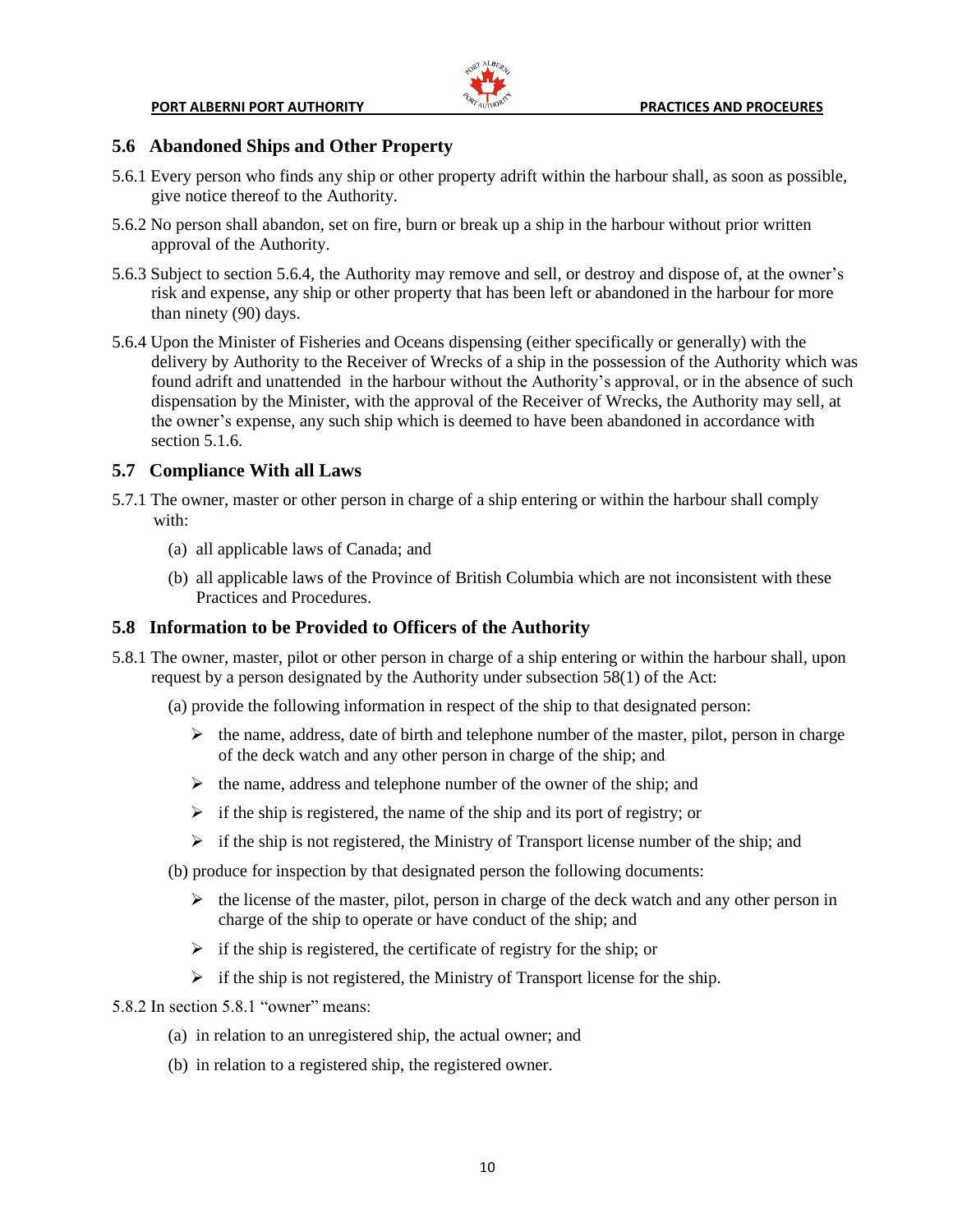

### **6 DANGEROUS GOODS AND EXPLOSIVES - SPECIAL SAFETY AND SECURITY MEASURES**

#### **6.1 Ships Navigating, at Anchor and Alongside**

- 6.1.1 No ship that has dangerous goods or explosives on board shall enter the harbour without prior notice to the Authority.
- 6.1.2 No ship that has dangerous goods or explosives on board and that is experiencing mechanical difficulties, or that has experienced mechanical difficulties within the forty-eight (48) hour period before the ship's estimated time of arrival in the harbour, shall enter the harbour without the prior approval of the Authority.
- 6.1.3 No ship that has dangerous goods or explosives on board and that has no power or that is incapable of moving under its own power shall enter or move on the harbour and no person shall move such a ship or cause such a ship to enter or be moved in the harbour unless such ship is under tow or being pushed by one or more tugs suitable in number and power for safely towing or pushing the ship.
- 6.1.4 Except with the prior approval of the Authority, no ship that has dangerous goods or explosives on board shall move into or in the harbour and no person in charge of such a ship shall cause or permit such ship to be moved into or in the harbour unless there is clear visibility of at least one (1) nautical mile.
- 6.1.5 No ship that has dangerous goods or explosives on board shall anchor, moor or berth anywhere in the harbour and no person in charge of that ship shall cause or permit that ship to be anchored, moored or berthed anywhere in the harbour except at the places set aside for that purpose by the Authority and more particularly described in Schedule I.
- 6.1.6 A ship that has dangerous goods or explosives on board and that is capable of moving under its own power shall:
	- (a) if the ship does not require one or more assist tugs to get underway, be ready at all times to get underway under its own power; or
	- (b) if the ship requires one or more assist tugs to get underway:
		- $\triangleright$  have the required number of assist tugs suitable for towing and assisting the ship standing by at all times: and
		- $\triangleright$  be ready at all times to get underway under its own power with the assistance of the assist tugs.
- 6.1.7 A ship that has dangerous goods or explosives on board and that either has no power or is incapable of moving under its own power shall have the required number of tugs suitable for towing the ship standing by at all times.
- 6.1.8 The hatches of a ship that has dangerous goods or explosives on board shall be kept closed at all times except during loading or unloading.

#### **6.2 Lights, Flags, Watches and Signs**

- 6.2.1 A ship in the harbour that has dangerous goods or explosives on board, or that is loading or unloading dangerous goods or explosives, shall:
	- (a) exhibit from sunrise to sunset, International Code flag "B" and from sunset to sunrise, and in restricted visibility, from sunrise to sunset, an all-round red light visible from all directions;
	- (b) maintain at all times a deck that complies with the Marine Personnel Regulations or the vessel's safe manning Certificate, and
	- (c) maintain at all times a listening watch on VHF radio channel 11 or 16.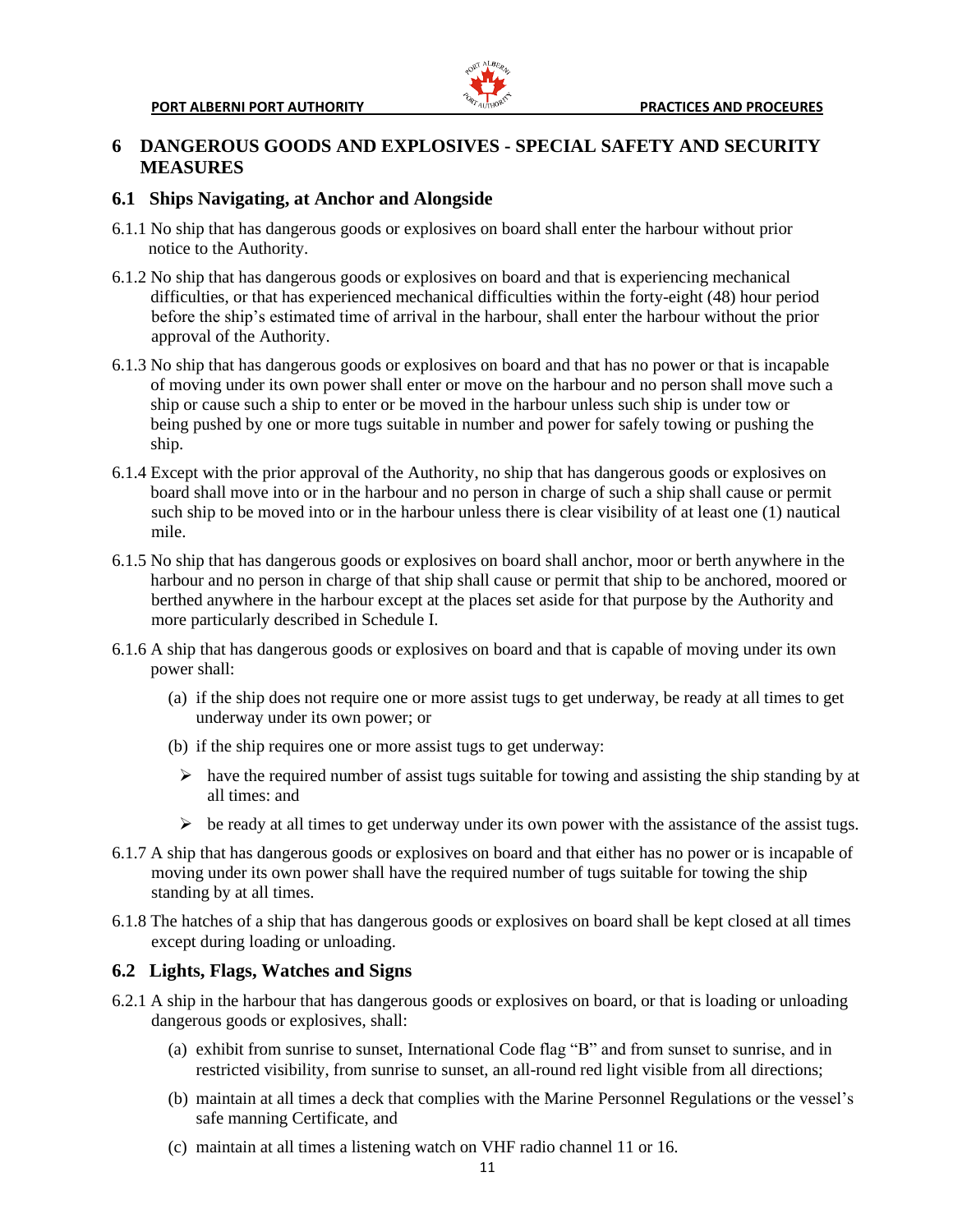

- 6.2.2 A ship at anchor in the harbour that has dangerous goods or explosives on board shall exhibit the flag and light referred to in paragraph 6.2.1(a) in addition to;
	- (a) the lights required by the **Collision Regulations,** as amended, to be exhibited by ships at anchor from sunset to sunrise and in restricted visibility from sunrise to sunset: and
	- (b) the shapes required by the **Collision Regulations** to be exhibited from sunrise to sunset.
- 6.2.3 A ship that is loading, unloading or carrying dangerous goods or explosives shall display "NO SMOKING" signs at prominent locations on board the ship.
- 6.2.4 The owner, master or other person in charge of a ship that is loading, unloading or carrying dangerous goods or explosives shall ensure that "NO SMOKING" signs are displayed at prominent locations on board the ship and at prominent locations on shore in the vicinity of the ship.

#### **6.3 Prohibited Activities**

- 6.3.1 No person shall place dangerous goods or explosives on board or near a ship until the ship has complied with these Practices and Procedures and is ready to take them on board.
- 6.3.2 Except as permitted by these Practices and Procedures or by the Authority, no person shall handle dangerous goods or explosives on board or near a ship in the harbour.
- 6.3.3 No person shall engage in or cause any other person to engage in any activity on board or near a ship that has dangerous goods or explosives on board or that is loading or unloading dangerous goods or explosives and no person in charge of such a ship shall permit any other person to engage in any activity on board or near that ship if such activity might cause a spark, fire or explosion or the discharge of a pollutant or endanger persons or property in the harbour in any other manner.

#### **6.4 Firefighting**

- 6.4.1 A person who is handling, loading, or unloading dangerous goods or explosives on, onto or from a ship shall:
	- (a) provide and maintain at all times adequate fire extinguishing equipment on or near the ship; and
	- (b) have such fire extinguishing equipment ready for use at all times while such dangerous goods or explosives are being handled, loaded or unloaded.

#### **6.5 Danger, Accident or Fire**

6.5.1 If any danger, accident or fire occurs on or near a ship that has dangerous goods or explosives on board, the persons on watch on board the ship shall immediately notify the Authority.

#### 6.6 **Requirements are Additional**

6.6.1 The requirements of Section 6 are in addition to and not in substitution for the other requirements of these Practices and Procedures

### **7 ENVIRONMENTAL PROTECTION**

#### **7.1 Bunkering and Refueling**

7.1.1 No ship exceeding fifty (50) metres in overall length shall bunker or refuel within the harbour unless:

- (a) approval has been obtained from the Authority;
- (b) a Fuel Safety Check List in the form set out in Schedule II has been completed and signed:
	- $\triangleright$  by the master, first officer or chief engineer of the ship, and
	- $\triangleright$  (ii) by an authorized representative of the fuel supplier; and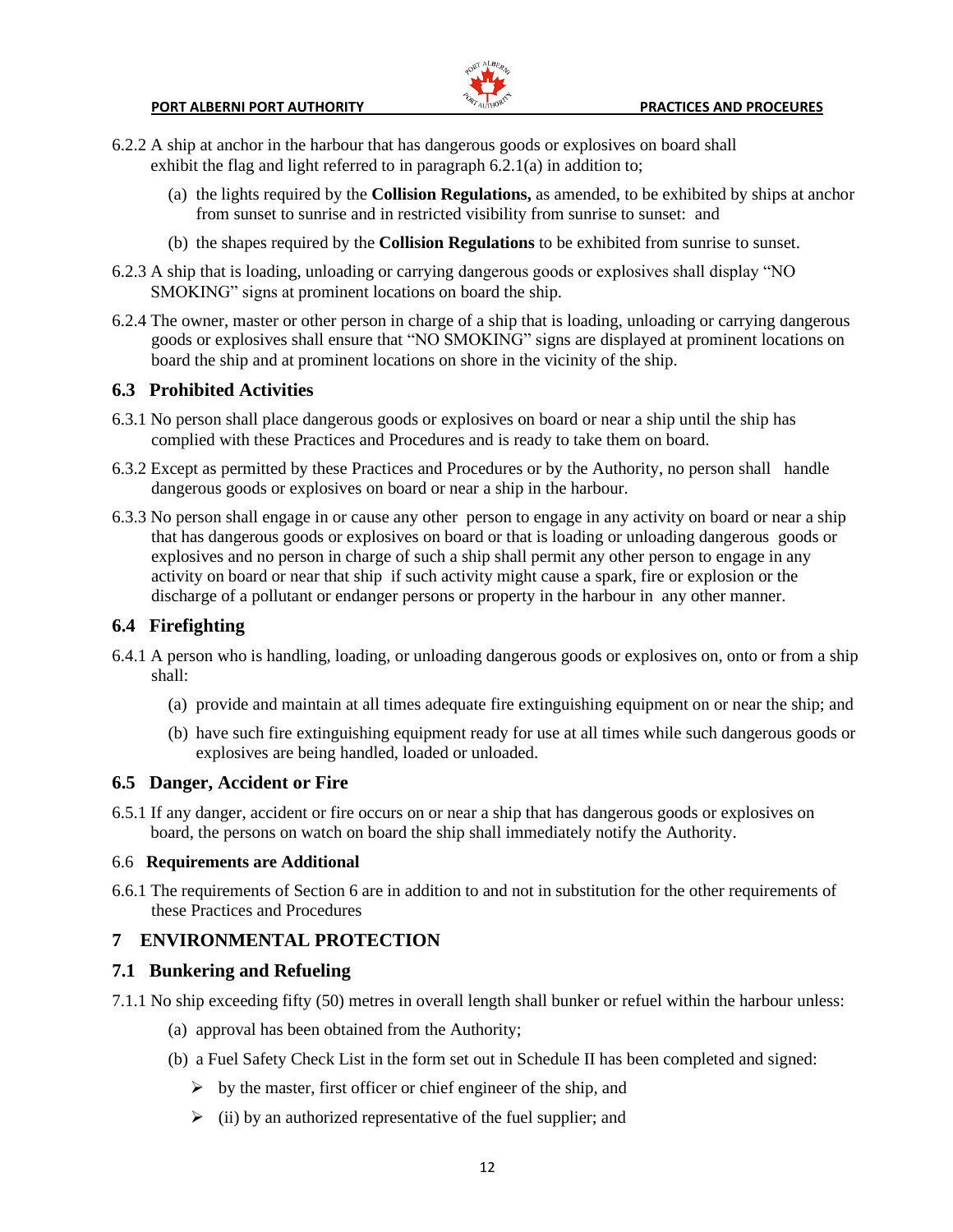

- (c) all questions set out in the Fire Safety Check List to be answered on behalf of the ship and on behalf of the supplier have been answered in the affirmative.
- 7.1.3 No ship shall bunker or refuel and no person in charge of a ship shall cause or permit that ship to be bunkered or refueled at any place in the harbour except at a designated bunkering refueling facility listed in section 7.1.5.
- 7.1.4 No person shall supply bunkers or fuel to any ship at any place in the harbour except at a designated bunkering and refueling facility listed in section 7.1.5.
- 7.1.5 The following port facilities are designated bunkering and refueling facilities for the purpose of sections 7.1.3 and 7.1.4:
	- (a) Any Berth at Port Authority Terminals
	- (b) Fisherman's Harbour Loading Area
	- (c) China Creek Marina Fuel Dock
	- (d) Tyee Landing Fuel Dock
- 7.1.6 If at any time prior to the actual commencement of or during a bunkering or refueling operations a change of circumstances occurs such that the answer on behalf of the ship or on behalf of the supplier to any question set out in the Fuel Safety Check List, if answered at that time, would be in the negative, the bunkering or refueling operations shall be stopped immediately and the operation shall not be recommenced until:
	- (a) a new Fuel Safety Check List has been completed and signed by the master, first officer or chief engineer of the ship and by an authorized representative of the fuel supplier; and
	- (b) all questions set out in the new Fuel Safety Check List to be answered on behalf of the ship and on behalf of the supplier have been answered in the affirmative.
- 7.1.7 The master or agent of the ship receiving the fuel from the supplier shall fax or deliver to the Authority as soon as possible after completion of a bunkering or refueling operation:
	- (a) the completed and signed Fuel Safety Check List referred to in sections 7.1.1 and 7.1.2;
	- (b) any completed and signed new Fuel Safety Check List as required by section 7.1.6; and
	- (c) a brief statement as to the reason why the bunkering or refueling operation was stopped and a new Fuel Safety Check List completed as required by section 7.1.6.

#### **7.2 Discharge of Ballast Water**

7.2.1 All vessels within the harbour boundaries must comply with the requirements of the Ballast Water Control and Management Regulations SOR / 2011-237.

#### **7.3 Discharge of Sewage or Other Pollutants into the Harbour**

7.3.1 All vessels within the harbour boundaries must fully comply with the Vessel Pollution and Dangerous Chemicals Regulations SOR / 2012-69, Section 82.

#### **7.4 Engine Room Bilge**

- 7.4.1 The engine room bilge, over-board discharge valve or valves of the ship may be sealed by an officer or employee of the Authority during a ship inspection.
- 7.4.2 The owner, master or other person in charge of a ship shall be responsible to ensure that no seal placed by an officer or employee of the Authority on the engine room bilge over-board discharge valve or valves of the ship is removed or interfered with.
- 7.4.3 No person shall remove or interfere with any seal by an officer or employee of the Authority on the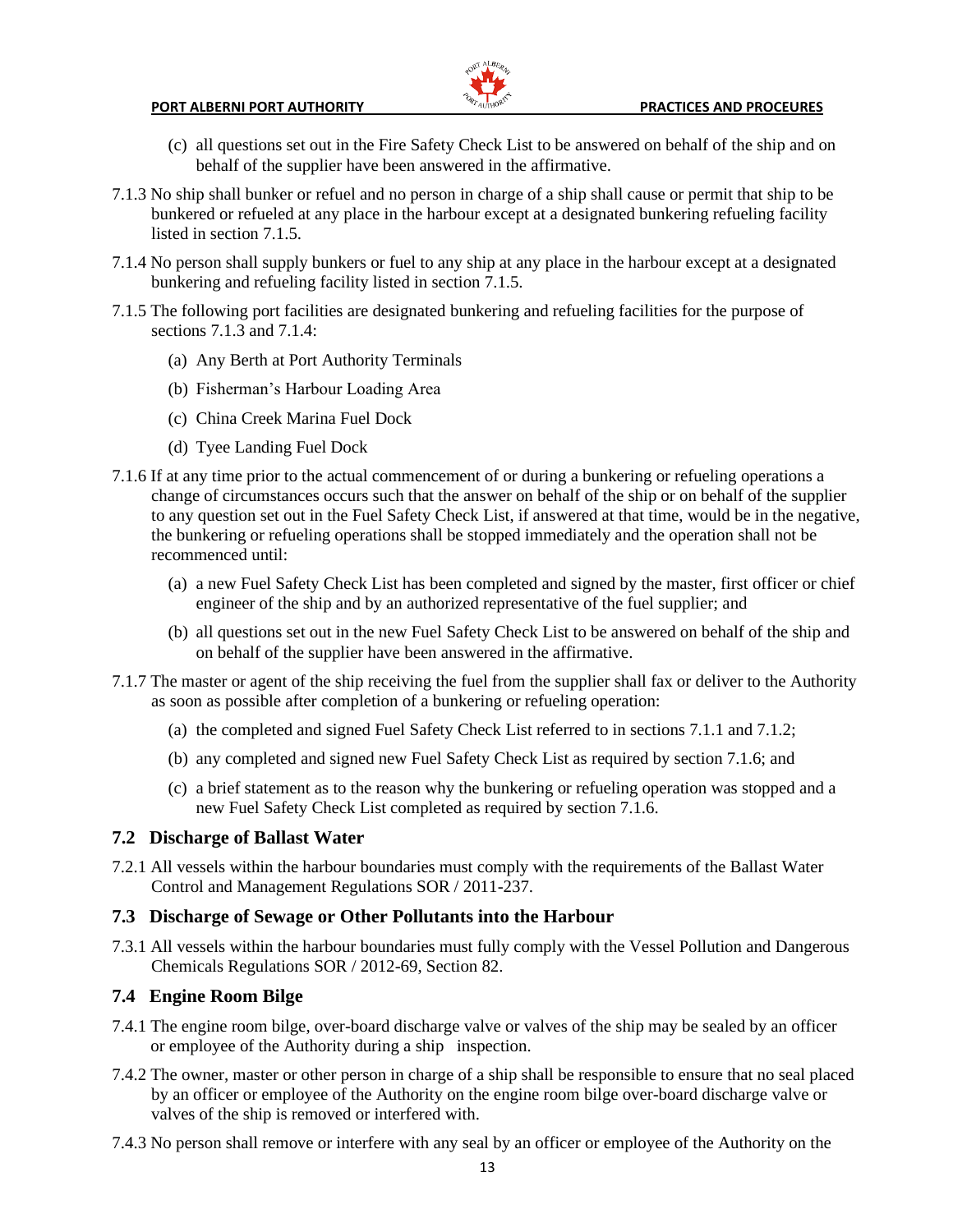

 engine room bilge over-board discharge valve of a ship in the harbour without prior approval of the Authority.

#### **8 REPORTING INCIDENTS**

- 8.1 The owner, master or other person in charge of a ship which is involved in an incident in the harbour shall:
	- (a) forthwith report the incident to the Authority verbally by telephone, radiophone or VHF radio as provided in section 5.6.2 or by any other appropriate means; and
	- (b) as soon as practicable thereafter and in any event before the ship leaves the harbour, deliver to the Authority a written report giving full details of the incident.
- 8.2 The report referred to in paragraph 8.1(b) shall contain the following information:
	- (a) the name of the ship, the type of ship and its full particulars, including its flag, port of registry, gross tonnage or net tonnage and length;
	- (b) the name, residential address, date of birth, telephone number and fax number (if any) of the person making the report and the person's relationship to the ship (e.g., owner, master or person in charge and if the latter, the person's title);
	- (c) the name of the owner of the ship and;
		- $\triangleright$  if the owner is an individual, the owner's residential address, telephone number and fax number (if any); or
		- $\triangleright$  if the owner is a corporation, the owner's business address, telephone number and fax number;
	- (d) the name of the master of the ship and the master's residential address, telephone number and fax number if any;
	- (e) the name, business address, telephone number and fax number of all the insurers of the ship including the Hull and Machinery insurers and the Protection & Indemnity insurers and the limits of all third-party liability coverage including the limits of all environmental liability coverage;
	- (f) the names of the other ships involved in the accident, collision or discharge and as many particulars for each other involved ship as possible including, but not limited to, the type of ship, its flag and its port of registry;
	- (g) in the case of an accident involving an injury or death, the names, address and telephone numbers of any person injured or killed and the nature of the injuries suffered;
	- (h) in the case of an accident involving loss of or damage to property, a description of the property which was lost or damaged and the nature and extent of the damage and an estimate of the value of the property which was lost or damaged;
	- (i) in the case of a grounding, a description of any damage caused to the ship and an indication whether the ship is believed to be seaworthy and fully operational;
	- (j) whether the discharge of a pollutant into the waters of the harbour occurred or was likely to occur as a result of the accident, collision or grounding and if so, full particulars of the nature and quantity of the pollutant which:
		- $\triangleright$  was on board the ship before the incident;
		- $\triangleright$  (ii) was discharged as a result of incident;
		- $\triangleright$  (iii) remained on board after the initial discharge; and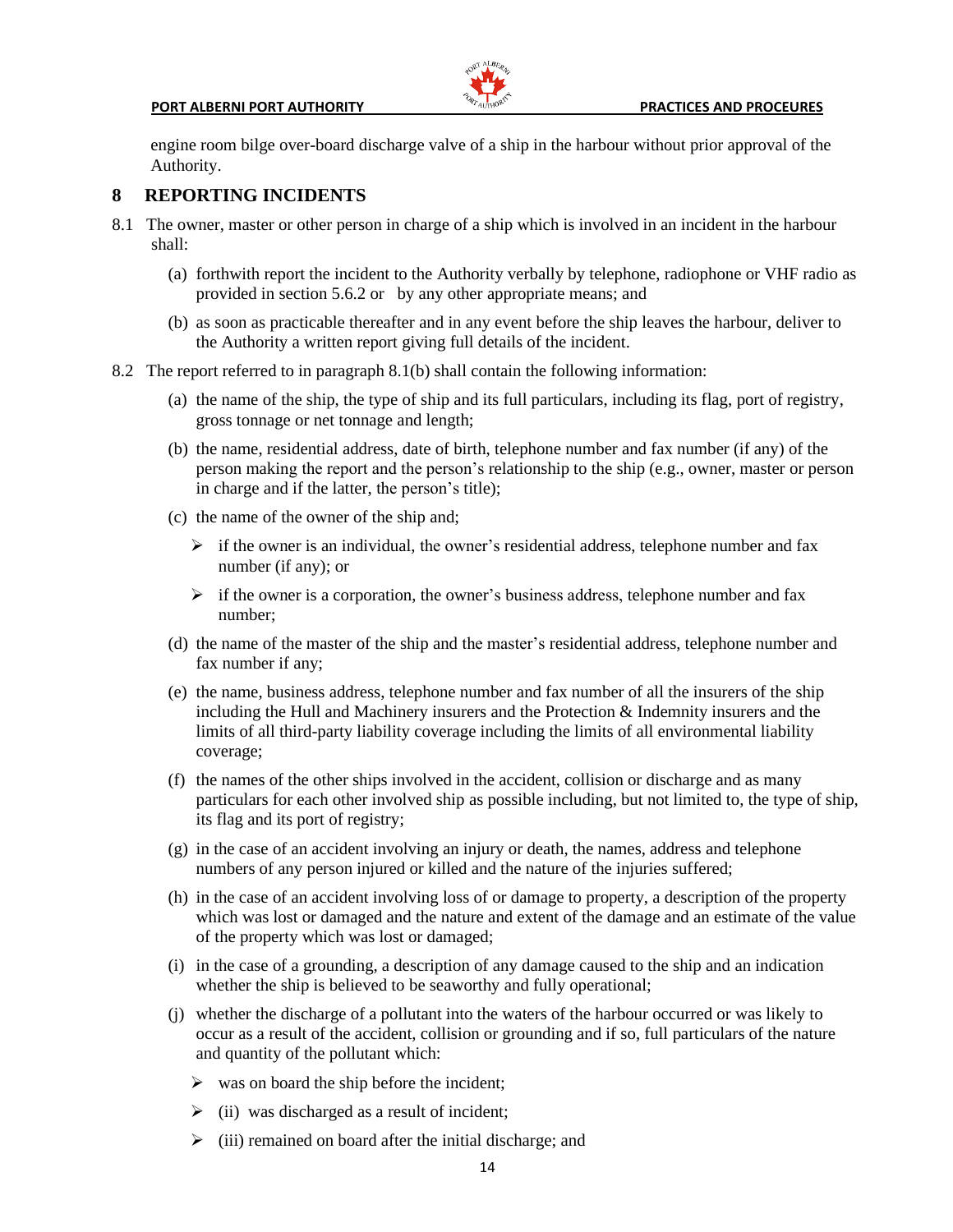

- $\triangleright$  (iv) was likely to be further discharged;
- (k) in the case of the discharge of a pollutant from a ship which was not involved in an accident, collision or grounding, full particulars of the nature and quantity of the pollutant which:
	- $\triangleright$  was on board the ship before the discharge;
	- $\triangleright$  was discharged;
	- ➢ remained on board after the discharge; and
	- $\triangleright$  was likely to be further discharged;
- (l) in the case of the discharge of a pollutant, full particulars of the steps taken to minimize or avoid the discharge or any further discharge;
- (m) the names, address, telephone numbers and fax numbers of all known witnesses to the incident;
- (n) the time and date the incident occurred;
- (o) the location of the incident; and
- (p) a detailed description of how the incident occurred.
- 8.3 In paragraph 8.2(c), "owner of the ship" means:
	- (a) in relation to an unregistered ship, the actual owner; or
	- (a) in relation to a registered ship, the registered owner.

#### **9 MOORING BUOYS**

#### **9.1 Private Mooring Buoys and Piles**

- 9.1.1 In this section 9.1, "private mooring buoy" means any buoy, post or pile for the mooring of a ship in the harbour other than the Authority's buoys.
- 9.1.2 No person shall place a private mooring buoy in the harbour, and no piles or post shall be driven or placed in the bed of the harbour below the high-water mark for the purpose of mooring or making a ship fast to without the prior written approval of the Authority.
- 9.1.3 Any person who wishes to place a private mooring buoy, pile or post, or who requires the use of an existing private mooring buoy, pile or post for the purpose of mooring a ship in the harbour shall apply, in writing, to the Authority for permission to place a private mooring buoy, pile or post or to make use of an existing private mooring buoy, pile or post.
- 9.1.4 Upon receiving a written application for the use of an existing private mooring buoy, pile or post, or for the placement of a private mooring buoy, pile or post and the fee fixed from time to time by the Authority for the use or placement of a private mooring buoy, pile or post as the case may be, the Authority may:
	- (a) authorize the applicant to have the exclusive use of an existing private mooring buoy, pile or post for such time as the Authority may allow; or
	- (b) provide a private mooring buoy, pile or post and place it in the harbour for the exclusive use of the applicant for such time as the Authority may allow.

#### **9.2 General**

9.2.1 No person shall tie up any ship or make any ship fast to any other ship that is moored to one of the Authority's buoys, piles or posts or to a private buoy, pile or post in the harbour, without prior approval from the Authority.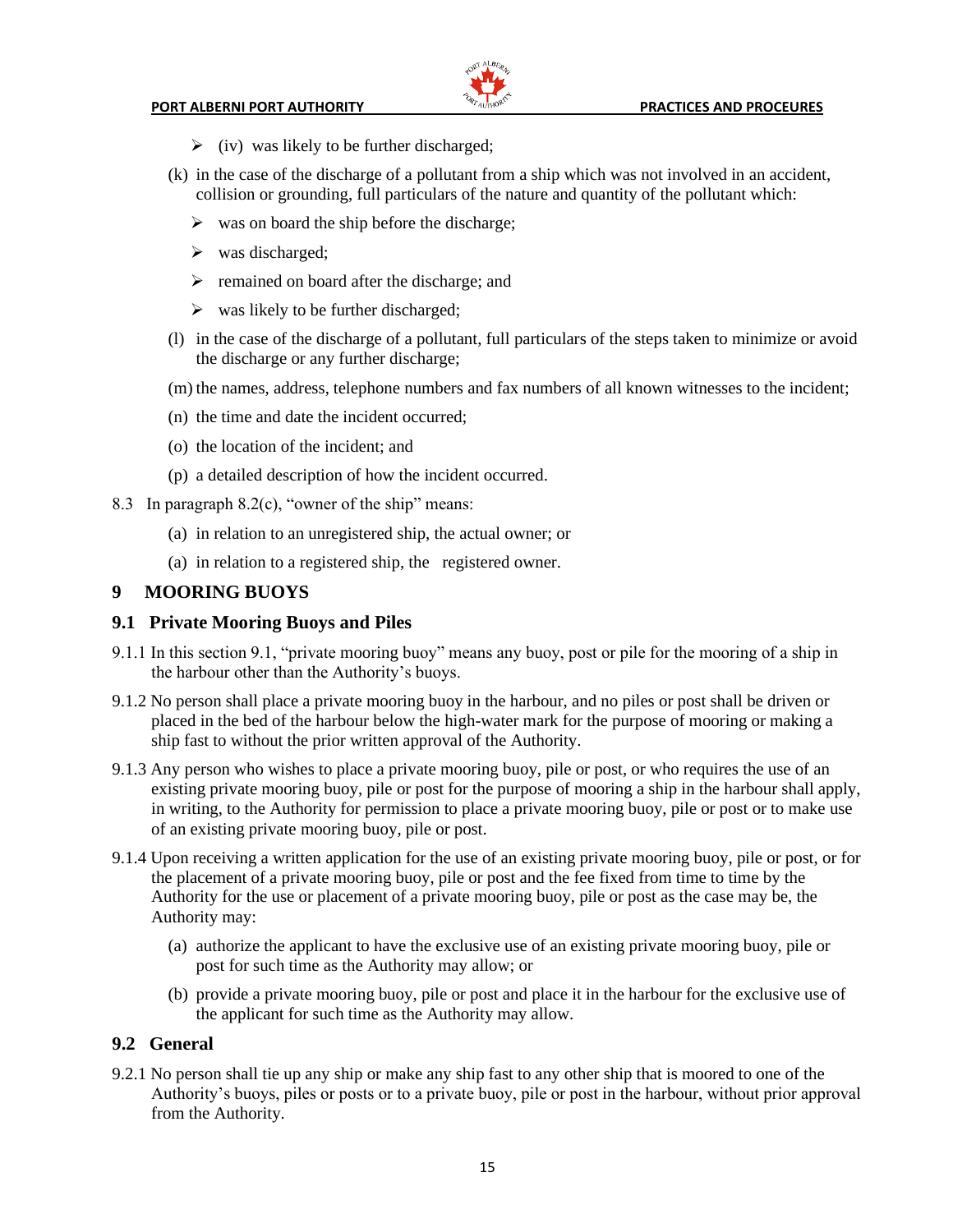

9.2.2 No ship shall be tied up or made fast to any other ship that is moored to one of the Authority's buoys, piles or post or to a private buoy, pile or post without prior approval from the Authority.

#### **10 MISCELLANEOUS**

#### **10.1 Fishing and Crabbing**

- 10.1.1 No person on board a ship shall cast a gillnet from a ship in the harbour in such a way as to block a navigable channel in the harbour, or allow a gillnet to drift from a ship in a navigable channel.
- 10.1.2 No person shall cast a gillnet from any port facility in the harbour, or from the shore into a navigable channel in the harbour.
- 10.1.3 No person shall set a fish, crab or prawn trap or its attached float in the harbour in any location that might interfere with or constitute a hazard to navigation or to the safety of persons or property.

#### **10.2 Beachcombing**

- 10.2.1 No ship shall, for the purpose of salvaging logs, enter upon any part of the harbour that is the subject of an allotment, reservation or lease granted by the Authority unless the owner, master or the person in charge of such ship has been authorized to do so by the person to whom such part of the harbour has been allotted, reserved or leased.
- 10.2.2 No person in charge of a ship shall, for the purpose of salvaging logs cause or permit that ship to enter upon any part of the harbour that is the subject of an allotment, reservation or lease granted by the Commission or by the Authority unless such person is authorized to do so by the person to whom such part of the harbour has been allotted, reserved or leased.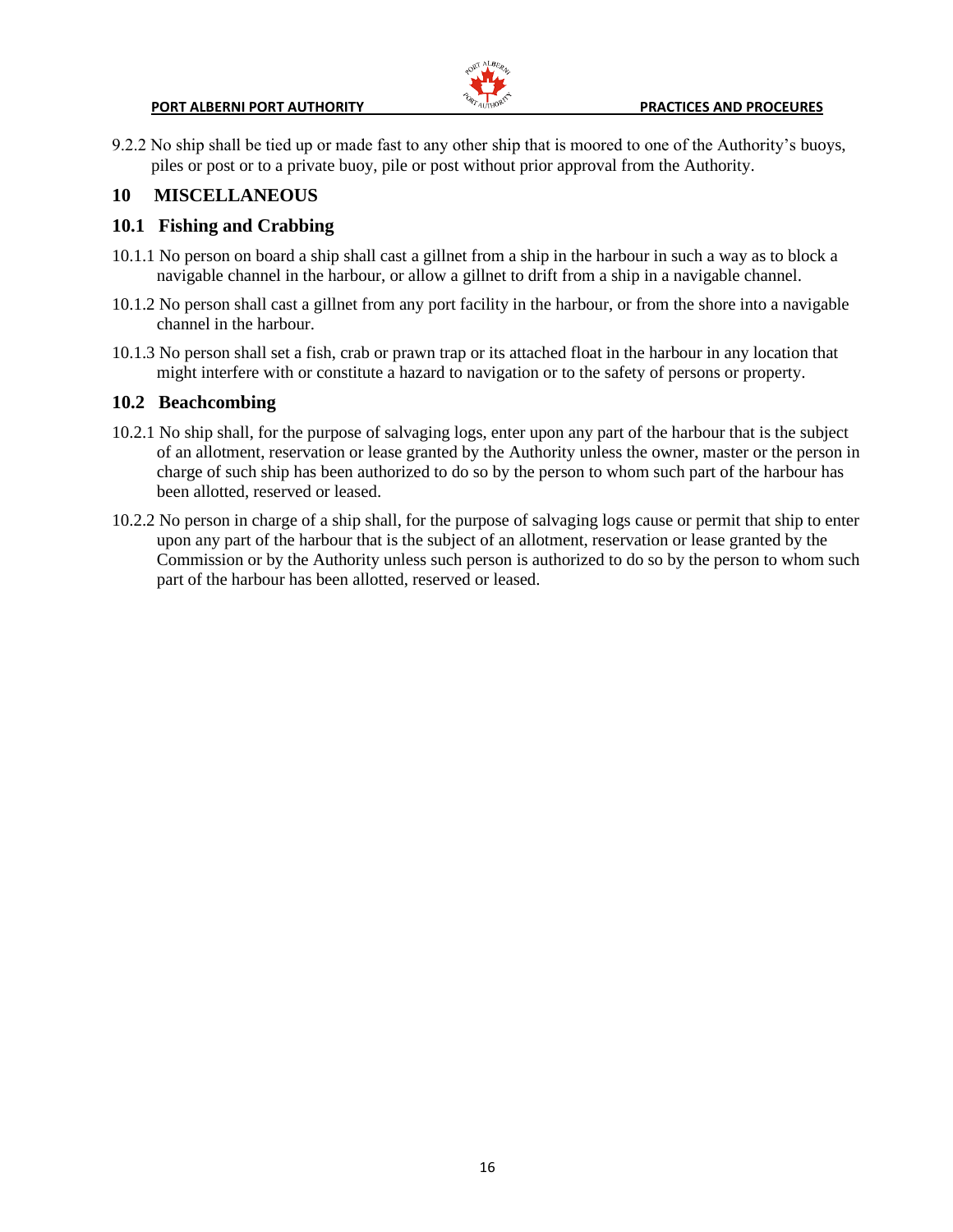

# **SCHEDULE I**

# **PORT ALBERNI PORT AUTHORITY DANGEROUS GOODS AND EXPLOSIVES**

For the purposes of these Practices and Procedures the following locations are the designated dangerous goods facilities and anchorages in the Port Alberni Harbour.

### **Location Classes**

Port Alberni Terminals 1, 2,3,4,5,6,7,8 and 9

Anchorage's 1, 2 & 3 1, 2,3,4,5,6,7,8 and 9 (Large commercial Ships)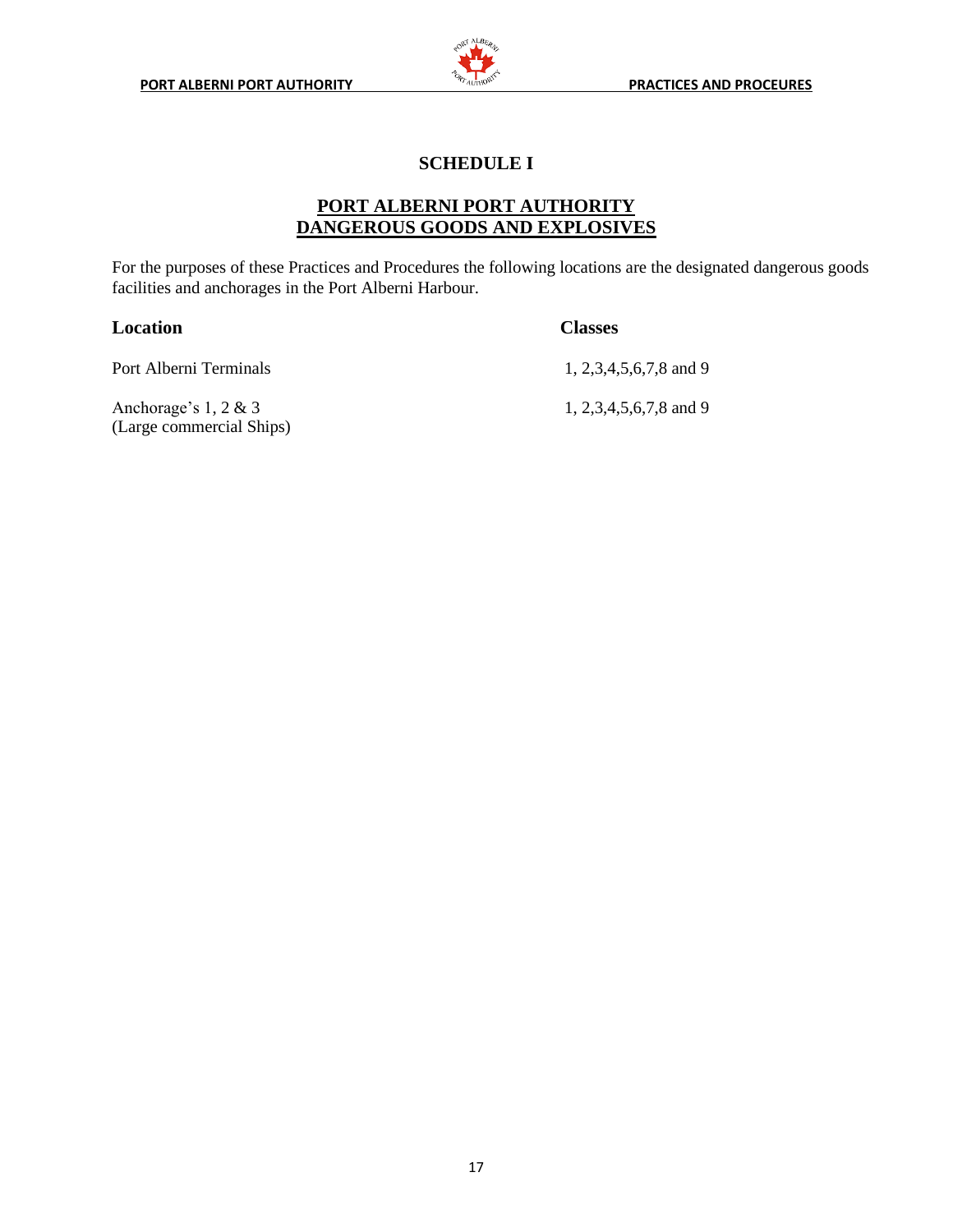# **SCHEDULE II**

# **PORT ALBERNI PORT AUTHORITY FUEL SAFETY CHECK LIST**

#### **NAME OF RECEIVING VESSEL \_\_\_\_\_\_\_\_\_\_\_\_\_\_\_\_\_\_\_\_\_\_\_\_ DATE \_\_\_\_\_\_\_\_\_\_\_\_\_ BERTH / ANCHORAGE \_\_\_\_\_\_\_\_\_\_\_\_\_\_\_\_\_\_\_\_\_\_\_\_\_\_\_\_\_\_\_ TIME \_\_\_\_\_\_\_\_\_\_\_\_\_**

- All questions to be answered with a  $(\sqrt{})$  either Yes or No.
- No vessel is to load or discharge fuel until this form is completed in its entirety.
- **In the case of a negative answer, the fueling operation shall not be carried out without the permission of the Harbour Master or Designate.**
- **The receiver shall fax or deliver a copy of this completed form to the Authority after completion of bunkering, fax # (250)723-1114**

#### **NOTE: IN CASE OF ANY SPILLAGE CALL THE AUTHORITY AT 250-723-5312 / 250-720-6771**

|                                            | 1. Is the ship receiver/supplier securely moored/anchored?                |  | N | Y |  | N |
|--------------------------------------------|---------------------------------------------------------------------------|--|---|---|--|---|
| 2.                                         | Are: a) scuppers plugged and drip trays positioned?                       |  |   |   |  |   |
|                                            | b) the vents clear for tanks being bunkered?                              |  |   |   |  |   |
|                                            | 3. Is there an agreed upon communications procedure?                      |  |   |   |  |   |
| 4.                                         | Is there: a) a spill-procedure plan?                                      |  |   |   |  |   |
|                                            | b) clean-up and containment material available?                           |  |   |   |  |   |
|                                            | 5. Is there a shut-off valve at the bunkering position?                   |  |   |   |  |   |
| 6.                                         | Have: a) pumping rates been agreed to?                                    |  |   |   |  |   |
|                                            | b) capacities of tanks been checked against the quantities to be supplies |  |   |   |  |   |
|                                            | c) emergency shutdown signals been agreed to?                             |  |   |   |  |   |
|                                            | 7. Are: a) the hoses properly rigged and tight?                           |  |   |   |  |   |
|                                            | b) the hoses in good condition?                                           |  |   |   |  |   |
|                                            | c) unused connections securely blanked?                                   |  |   |   |  |   |
| 8.                                         | Are all safety/smoking requirements being met?                            |  |   |   |  |   |
| 9.                                         | Is there an effective watch at all stations?                              |  |   |   |  |   |
| ADDITIONAL QUESTIONS FOR ROAD TANKERS ONLY |                                                                           |  |   |   |  |   |
|                                            | Emergency spill kit available in road tanker?                             |  |   |   |  |   |
|                                            | Plastic buckets available?                                                |  |   |   |  |   |
|                                            | 3. Spare couplings?                                                       |  |   |   |  |   |

| Product | Quantity to be Loaded | Capacity of Tank | Rate (MT/Hr) |
|---------|-----------------------|------------------|--------------|
|         |                       |                  |              |
|         |                       |                  |              |

### DECLARATION:

**We have checked the items on this list and are satisfied that the entries we have made are correct to the best of our knowledge:**

| <b>SHIP</b><br>Name:<br><u> 1980 - Andrea Andrewski, fransk politik (d. 1980)</u> | <b>SUPPLIER</b> |
|-----------------------------------------------------------------------------------|-----------------|
| Rank;                                                                             |                 |
|                                                                                   |                 |

Ship Supplier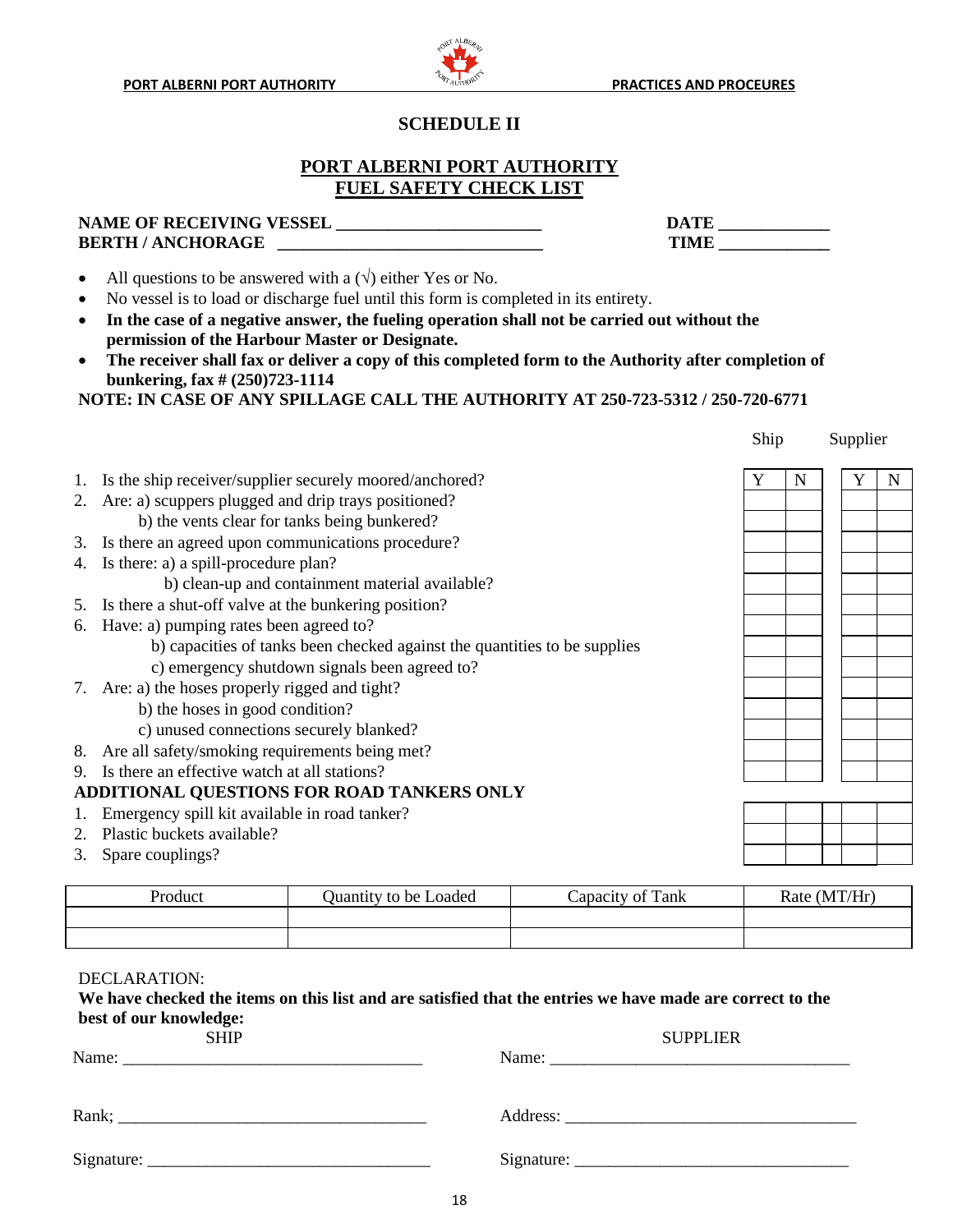

# **SCHEDULE III**

# **PORT ALBERNI PORT AUTHORITY SHIP INSPECTION RECORD**

| Vessel:                                                                                                                                                             |  |
|---------------------------------------------------------------------------------------------------------------------------------------------------------------------|--|
|                                                                                                                                                                     |  |
| Berth $\Box$ or Anchorage $\Box$                                                                                                                                    |  |
| A "Notices to Shipmasters" from has been presented to the master or responsible officer and a signature<br>acknowledging receipt of the same has been placed below. |  |
| Overboard discharge valve(s) have been sealed: Yes: $\square$ No: $\square$                                                                                         |  |
|                                                                                                                                                                     |  |
| Comments:                                                                                                                                                           |  |
|                                                                                                                                                                     |  |
|                                                                                                                                                                     |  |
| Vice President of Operations/PSO or Designate: __________________________________                                                                                   |  |
| <b>Original</b> – Vice President of Operations/PSO or Designate                                                                                                     |  |

**Copy** – Vessel